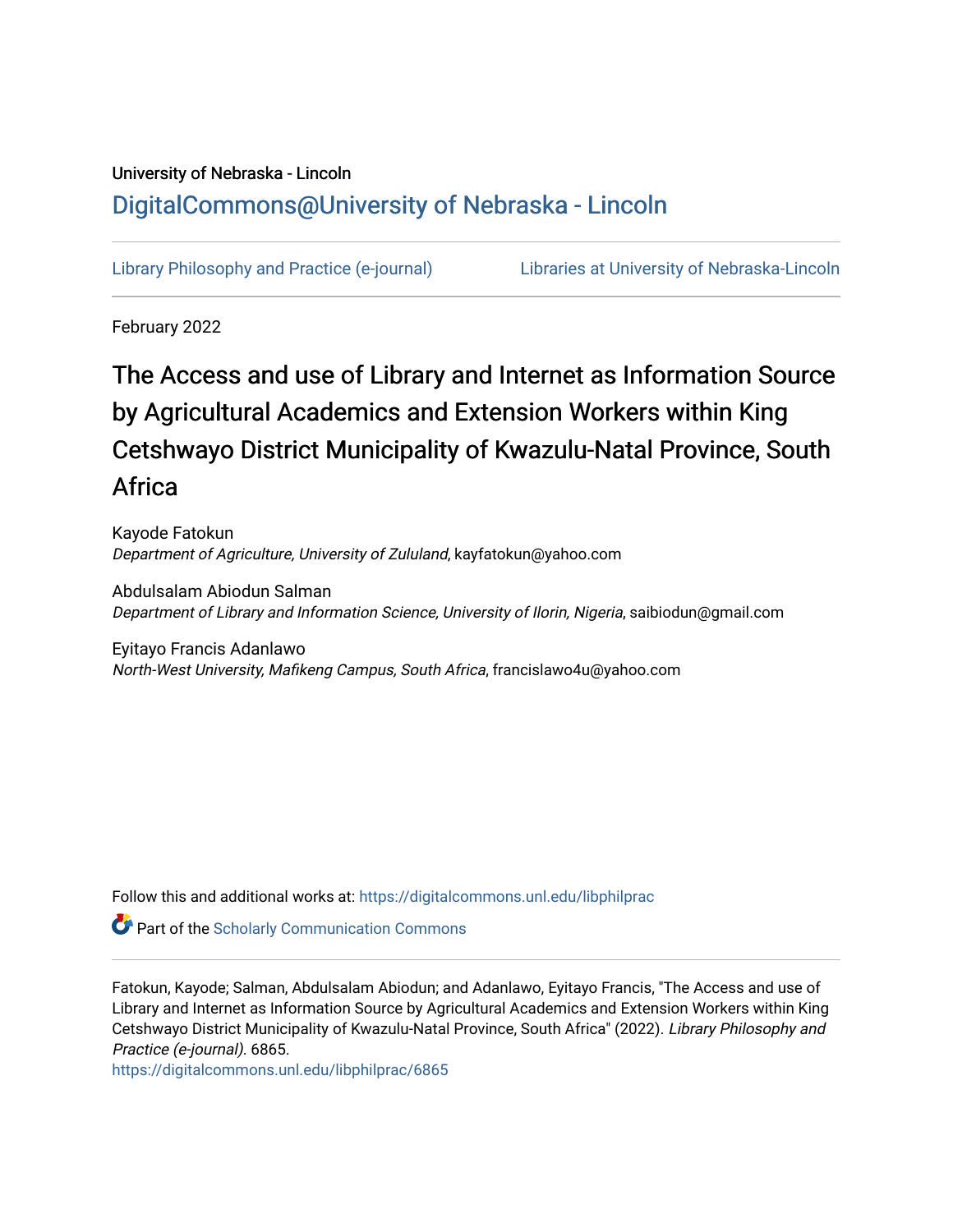# **The Access and use of Library and Internet as Information Source by Agricultural Academics and Extension Workers within King Cetshwayo District Municipality of Kwazulu-Natal Province, South Africa**

### **Kayode Fatokun**

Department of Agriculture, University of Zululand, South Africa

[kayfatokun@yahoo.com](mailto:kayfatokun@yahoo.com)

Abiodun Saiman

Department of Library and Information Science, University of Ilorin, Nigeria.

[saibiodun@gmail.com](mailto:saibiodun@gmail.com)

#### **Eyitayo Francis Adanlawo**

Social Transformation Research Entity, North-West University, Mafikeng Campus, South Africa.

#### [4464255@nwu.ac.za](mailto:4464255@nwu.ac.za)

#### **Abstract**

Information plays a vital role in agricultural production, it is believed to be the foundation for improved agriculture. To improve agriculture, access and use of information is required. This study investigated the access to and use of library and internet by agricultural extension workers and academics as information source. Shannon and Weaver model theory was used to underpin the study. Purposive sampling was used to select three local municipalities within King Cetshwayo District of KwaZulu-Natal Province in South Africa. Quantitative technique was adopted with self-administered structured questionnaire. Convenience sampling technique was adopted to select 60 extension workers in three offices of the department of agriculture located in Eshowe, Melmoth and Ngwelezane and 9 academics from department of agriculture, University of Zululand, making the total number of the study participants sixty-nine (69). Statistical package for social sciences (SPSS) software was used to analyse data collected. Findings revealed that internet facilities are not adequate in agricultural department offices located in the rural areas, thereby, led to minimal use of internet.; Academics regular access to internet led to regular use of internet. Also, Academics had high access to library but low use of library. Most extension workers do not have access to library, thereby, they hardly use library for information source. The study recommends that effort should be made to train, especially the old extension workers on the use of internet for agricultural information source. Use of library should be encouraged among academics and extension workers.

**Keywords:** Agricultural academics. Agricultural extension workers, Information sources, Internet, Library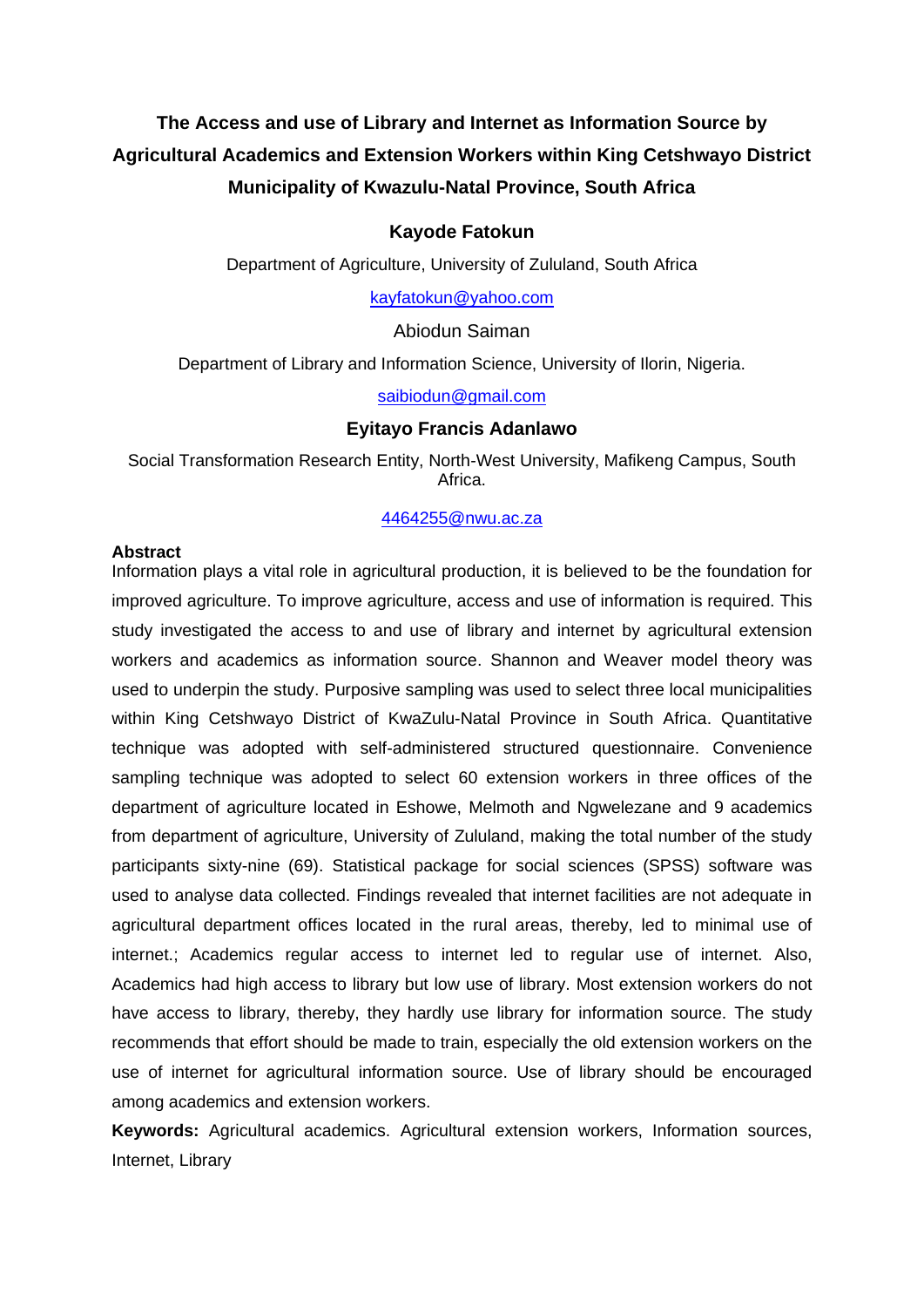#### **Introduction**

Agriculture is generally referred to as the mainstay of African economy, the real driver of economic growth. According to David and Grobler (2019), there is growing public interest in agriculture and its role in assuring provision of food supply. In order for food production to be abundant, the need arise for agricultural extension workers and academics to have unlimited access to agricultural information day-to-day. As indicated by Adanlawo and Rugbeer (2019), information and communication plays a vital role in the day to day running of any activities, agriculture inclusive. It is one of the basic human needs as it is regarded as an important factor of production. David and Grobler (2019) opine that access and the use of information is germane to the development of agriculture. The roles of agricultural academics and extension workers are paramount in enhancing agricultural production (Msuya, *et al.,* 2017; Kassem *et al.,* 2018). Agricultural academics and extension workers play a critical role in providing new information technologies to farmers which invariably leads to increase productivity, farm income and improved standard of living. Therefore, agricultural academics and extension workers are key players in the advancement of agriculture (Enwelu *et al*., 2017; Msuya *et al*., 2017).

There are quite a number of agricultural information sources that may be available for accessibility and use by both agriculture extension workers and academics such as library, internet, individual/colleague collections, bookshop, media such as radio, television, dailies, agricultural exhibitions, posters, seminars, conferences and workshops among others. The development of internets and advancement in telecommunications provide numerous opportunities to obtain a variety of agricultural information for decision making use. According to Nwobodo and Nwabugwu (2016), Internet has an important role in connecting research, extension and the farmers towards expanding agricultural communities. It is essential that academics and extension workers are well positioned to make use of Internet to access information that could facilitate the accomplishment of the farmers' production objectives Samansiri and Wanigasundera (2014); Aldosari *et al.* (2019) aver that Internet has the ability to overcome barriers of time and distance as information could be accessed anywhere at any time.

According to Ezeala and Yusuf (2011); Musingafi and Zebron (2015), the library remains the greatest means of discovery. The need for library is to house the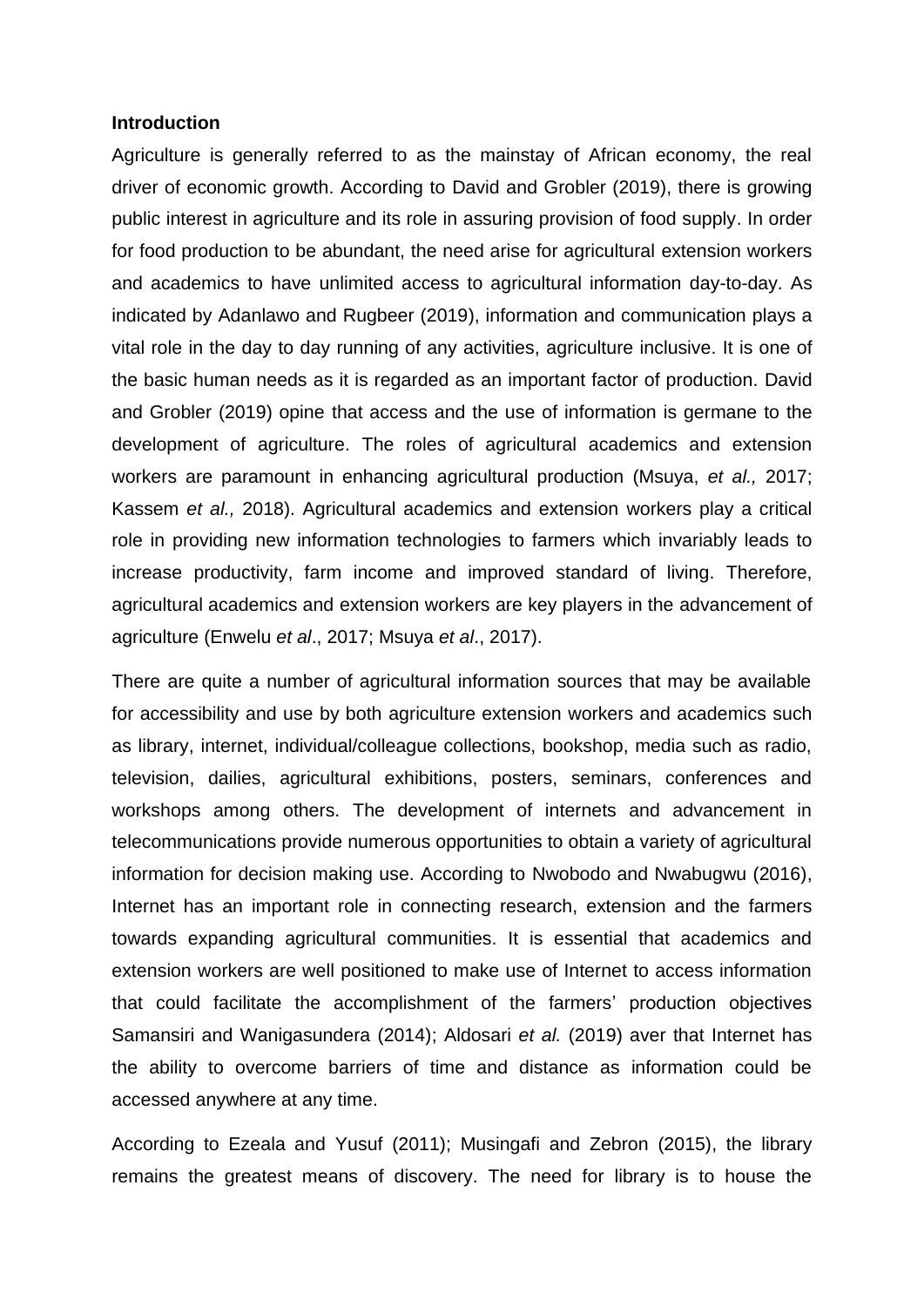collection of relevant information in various forms and effectively manage the increased information generated. For library to fulfil its essential roles, it must facilitate maximum provision of information to their users by giving out and receiving information resources from other libraries. If the libraries are to play their role in providing agricultural information creditably, David and Grobler (2019) aver that they must possess adequate and appropriate information resources and services and give user-oriented services.

Studies have shown that agricultural development in most African countries have been hampered by low level of agricultural information exchange (Aldosari *et al*., 2019; David and Grobler, 2019), this does not exclude KwaZulu-Natal province of South Africa. The challenge is due to inadequate agricultural information sources and lack of access to the sources. In a bid to respond to these inadequacies and also address the gaps created by these shortcomings, the need for this study arose to examine the accessibility and the use of library and internet by agricultural academics and extension workers for information source. To fulfil the study objectives, the following questions become pertinent: What access do agricultural academics and extension workers have to library and internet in King Cetshwayo District Municipality of Kwazulu-Natal Province? What is the level of use of library and internet by agricultural academics and extension workers in King Cetshwayo District Municipality of Kwazulu-Natal Province?

#### **Problem Statement**

The agricultural sector is faced with the problem of improving output to cater for the ever growing population in the present time of decreasing natural resources. The sector has not grown as fast as the population. Decline in agricultural development is attributed to a number of constraints which includes lack of adequate information provision (Block, 2014). In order to feed the world's increasing population, it will be necessary to increase food production and doing so, will require adequate access and use of information that can deliver current and appropriate technical knowledge to agricultural academics and extension workers, who are saddled with the responsibility of research and dissemination of relevant and current information to farmers. Decline in agricultural activities in King Cetshwayo district has been recorded (Masuku *et al.,* 2017). Nxumalo and Oladele (2013) affirm that efforts are concentrated on urban areas for information source, while the rural areas of which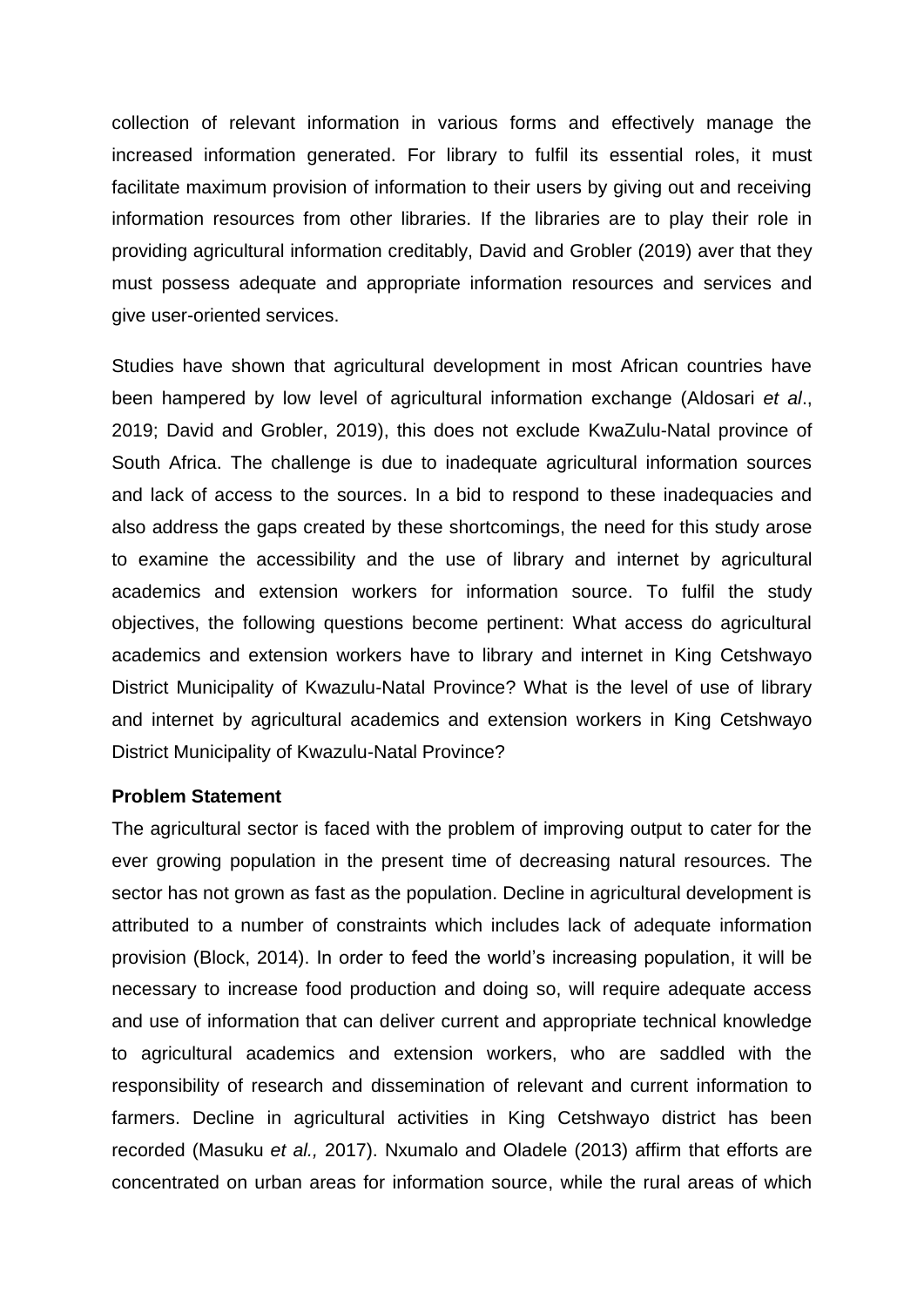King Cetshwayo District falls are often neglected. Therefore, this study investigates the access to and the use library and internet as information sources by agricultural academics and extension workers in King Cetshwayo District Municipality of Kwazulu-Natal Province.

This study pursues to examine:

- 1. The accessibility of library and internet use by agricultural academics and extension workers in King Cetshwayo District Municipality of Kwazulu-Natal Province
- 2. The level of use of library and internet by agricultural academics and extension workers in King Cetshwayo District Municipality of Kwazulu-Natal Province.

# **Theoretical Framework**

This study is underpinned by Shannon and weaver model of communication. Shannon and Weaver's original model contains five elements: information source, transmitter, channel, receiver, and destination. The information source is where the information is stored, which this study identifies as internet and library. In order to obtain information from these sources (internet and library), the information, which Shannon and weaver refer to message has to be encoded into signals by the senders (agricultural academics and extension workers), so it can gets to its target receiver (farmers). The information is passed though adopted channel(s) for dissemination after it has been encoded. The receiver (farmers) think over the information before it arrives at destination (Adanlawo and Rugbeer, 2019). At the destination point, the farmers make decision and act based on the received information which improves his knowledge on the topic. Aldosari *et al*. (2019) assert that information as well as knowledge mean the same thing: which indicates that knowledge is acquired through information communicated to one. Most often, agricultural academics source for information and transfer the information to the extension workers for final dissemination to farmers.

As indicated above, there is a link among academics, extension workers and farmers. Communication of agricultural information involves researchers and extension workers as the intermediaries and farmers. As the theory portrays, the feedback mechanism also showed that farmers are able to communicate through the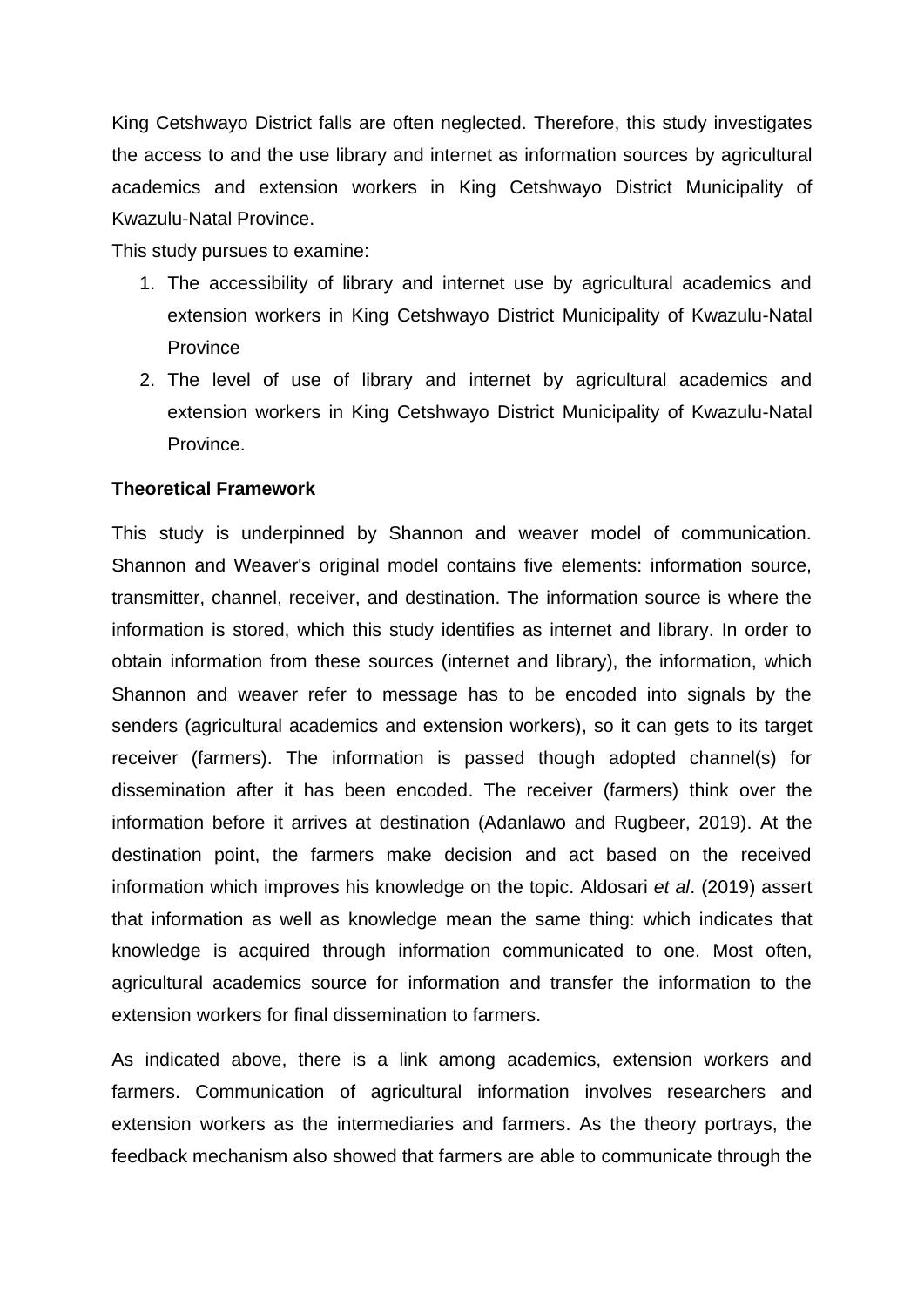extension workers to agricultural academics. The theoretical framework also demonstrated that information flow is a vertical approach as it enables farmers to communicate directly with the extension workers. Mugwisi, Mostert and Ocholla (2015) aver that agricultural extension officers are intermediaries between academics and farmers. They operate as facilitators and communicators, helping farmers in their decision-making and ensuring that appropriate knowledge is implemented to get the best outcomes.

It is essential that agricultural extension workers need to communicate general agricultural information to farmers to enable them reach an optimal production. Fangohoi *et al.* (2018) identify agricultural extension workers' duty as to encourage farmers to adopt new/improved farming method and organising study groups. Umar *et al.* (2015) aver that extension workers are expected to have a wide knowledge of agriculture, as effective agricultural information delivery requires recognizing the needs of farmers and determining how best to provide them with the information that they need. Access to and the use of appropriate information source may provide better knowledge to farmers that will result to improved agricultural production.

#### **The Access to and use of Agricultural Information**

The demanding role of extension workers necessitates the use of new information and communication techniques (Fischer and Hajdu, 2015). The pertinent roles of both agricultural academics and extension workers are germane to the development of agricultural activities, thereby, access and use of adequate and recent agricultural information is essential. Studies have indicated that access to and use of agricultural information are important components to every nation for agricultural development, as it will enhance the information awareness of farmers as advised by agricultural academics and extension workers (Samansiri and Wanigasundera, 2014; Enwelu *et al*. (2017). Access to information by agricultural academics and extension workers improves their knowledge in discharging their duties to farmers (Rad *et al*., 2014). This indicates that access to current and updated information is pertinent to extension workers' ability to perform effectively.

Similarly, Ezeh (2013) professes information to be a powerful tool for improving the delivery of basic services and enhancing development of agricultural opportunities. The development in information technology has brought a change to access and use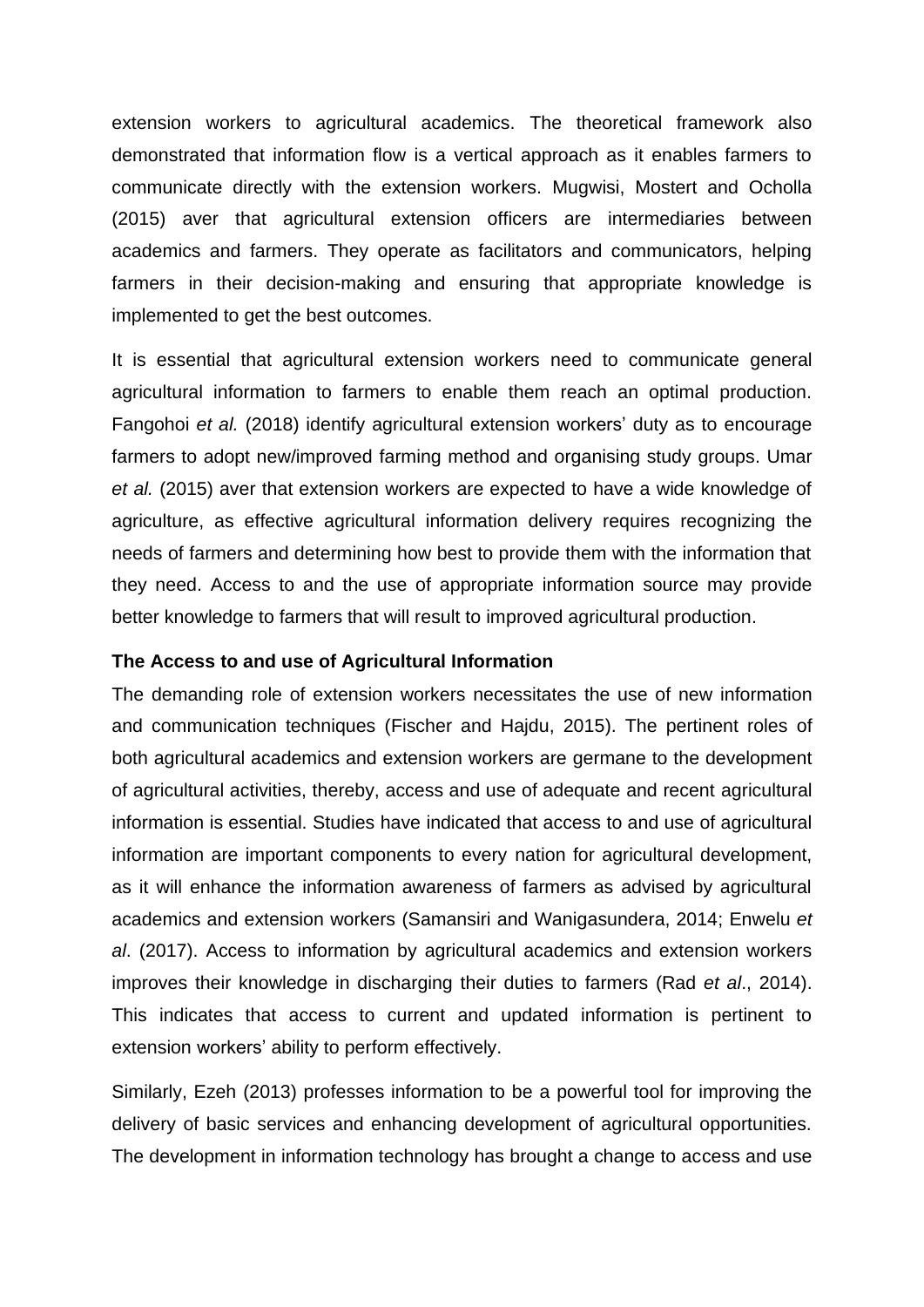of information. According to Fangohoi *et al*. (2018), access to information can be obtained in a short while now. According to Onwubuya, Nenna and Ugbaja (2015), the societies shall depend on internet in the current era of technology advancement as an important part to relate with all those kinds of activities. Mugwisi, Mostert and Ocholla, (2015) assert that internet has the speed to provide a platform for academics and extension workers to access the latest information and also to obtain feedback from farmers. Agricultural information is no doubt central in enhancing agricultural productivity and facilitating poverty alleviation among rural farmers (Msuya *et al.,* 2017). However, for information to be available to the users, it has to be sourced from media such as library and internet. The library and internet have continued to be an important means of communication that has aided and improved the process of agricultural production in a variety of ways (Sa'adu *et al.,* 2018).

## **Methodology**

The study focused on the access and use of internet and library by agricultural academics and extension workers as agricultural information sources. The study scope was limited to South Africa. The study was carried-out in King Cetshwayo District which is one of the eleven districts of KwaZulu-Natal Province with the seat of administration located in Richards Bay. Purposive sampling was used to select three local municipalities of uMhlathuze, uMlalazi and Mathonjaneni in King Cetshwayo District of KwaZulu-Natal Province of South Africa as the study sampling population. Quantitative technique was adopted with structured questionnaire. The questionnaire was self-administered to collect primary data from randomly selected 60 extension workers in the offices of the department of agriculture located in Eshowe (uMlalazi), Melmoth (Mathonjaneni) and Ngwelezane (uMhlathuze). The questionnaire was evenly distributed among the three department offices, with each having 20 questionnaires. Also, questionnaires were administered to nine (9) agricultural academics, which were the entire academic staff of the department of agriculture, University of Zululand as at the time of the study. The University of Zululand is the only University within King Cetshwayo District. In total, 69 respondents, comprising 60 extension workers and 9 agricultural academics constitute the study sampling population. The questionnaire was interviewer administered, all the sixty-nine (69) were retrieved which indicates 100% success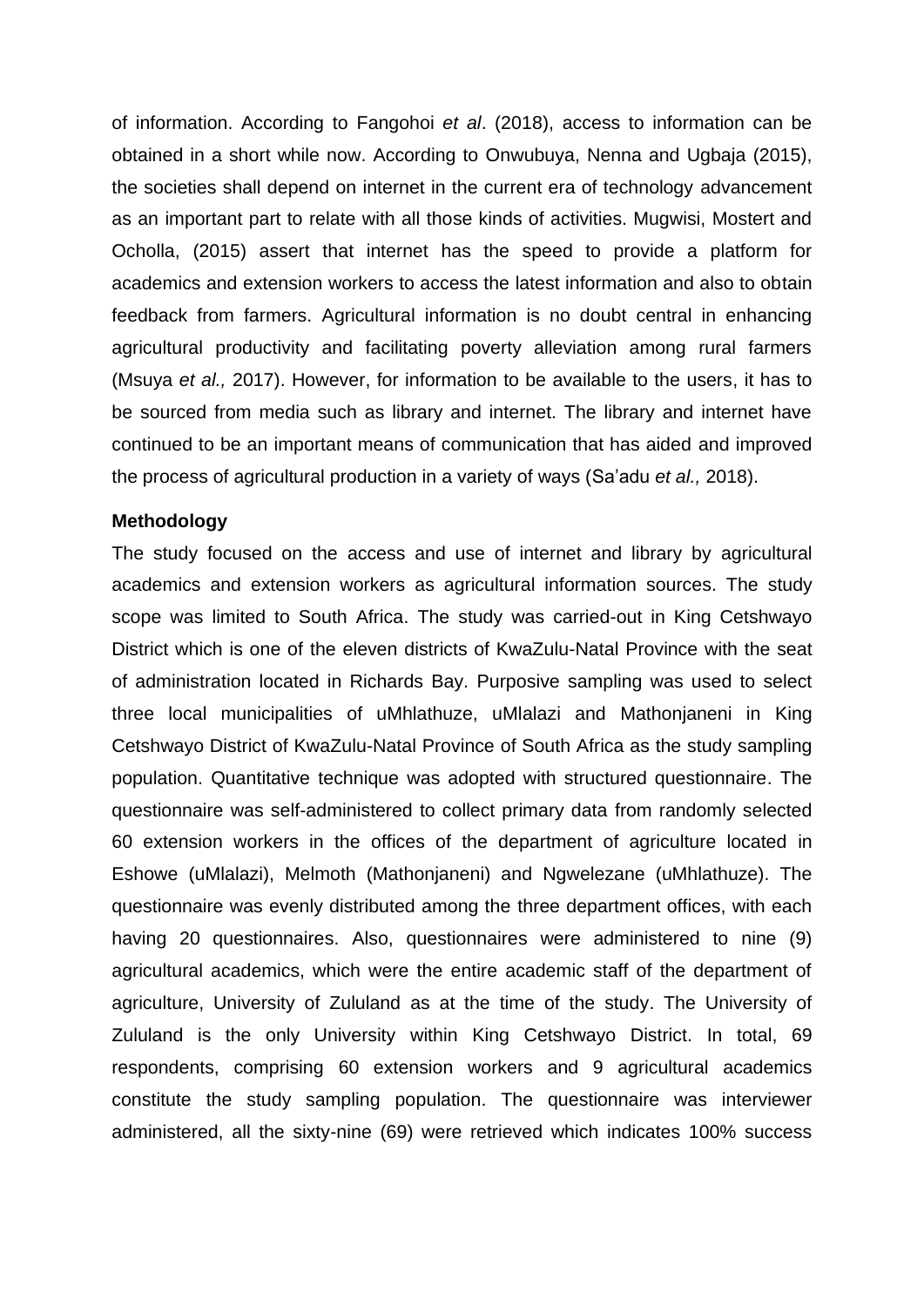rate. Statistical Package for Social Sciences (SPSS) software was used to analyse data collected.

# **Results and Discussion**

# **Respondent gender**

Table 1 depicts (n=37/69) which constitutes 53.6% of the study respondents as female, while (n=32/69) 46.4% represents male respondents. Meanwhile, the result also portrays male respondents as the majority of the agricultural academics with (n=7/9) which adds to 77.8% of the study academics participants. Female respondents were revealed as the majority of the extension workers with (n=35/60) which makes 58.3%, although, majority of male extension workers were recorded in Ngwelezane with (n=12/20) which constitutes 60%. The result generally illustrates that men (male) are more into agricultural academics than female, while, female extension workers are slightly higher than male counterparts.

|            |                |                           |                | Gender         | Total  |
|------------|----------------|---------------------------|----------------|----------------|--------|
|            |                |                           | F              | M              |        |
|            |                | Count                     | 11             | 9              | 20     |
|            | <b>Eshowe</b>  | % within Name of<br>inst. | 55.0%          | 45.0%          | 100.0% |
|            |                | Count                     | 16             | 4              | 20     |
| N of inst. | Melmoth        | % within Name of<br>inst. | 80.0%          | 20.0%          | 100.0% |
|            | Ngwelezan<br>e | Count                     | 8              | 12             | 20     |
|            |                | % within Name of<br>inst. | 40.0%          | 60.0%          | 100.0% |
|            | <b>UNIZULU</b> | Count                     | $\overline{2}$ | $\overline{7}$ | 9      |
|            |                | % within Name of<br>inst. | 22.2%          | 77.8%          | 100.0% |
|            |                | Count                     | 37             | 32             | 69     |
|            | Total          | % within Name of<br>inst. | 53.6%          | 46.4%          | 100.0% |

*Table 1: Respondents' gender*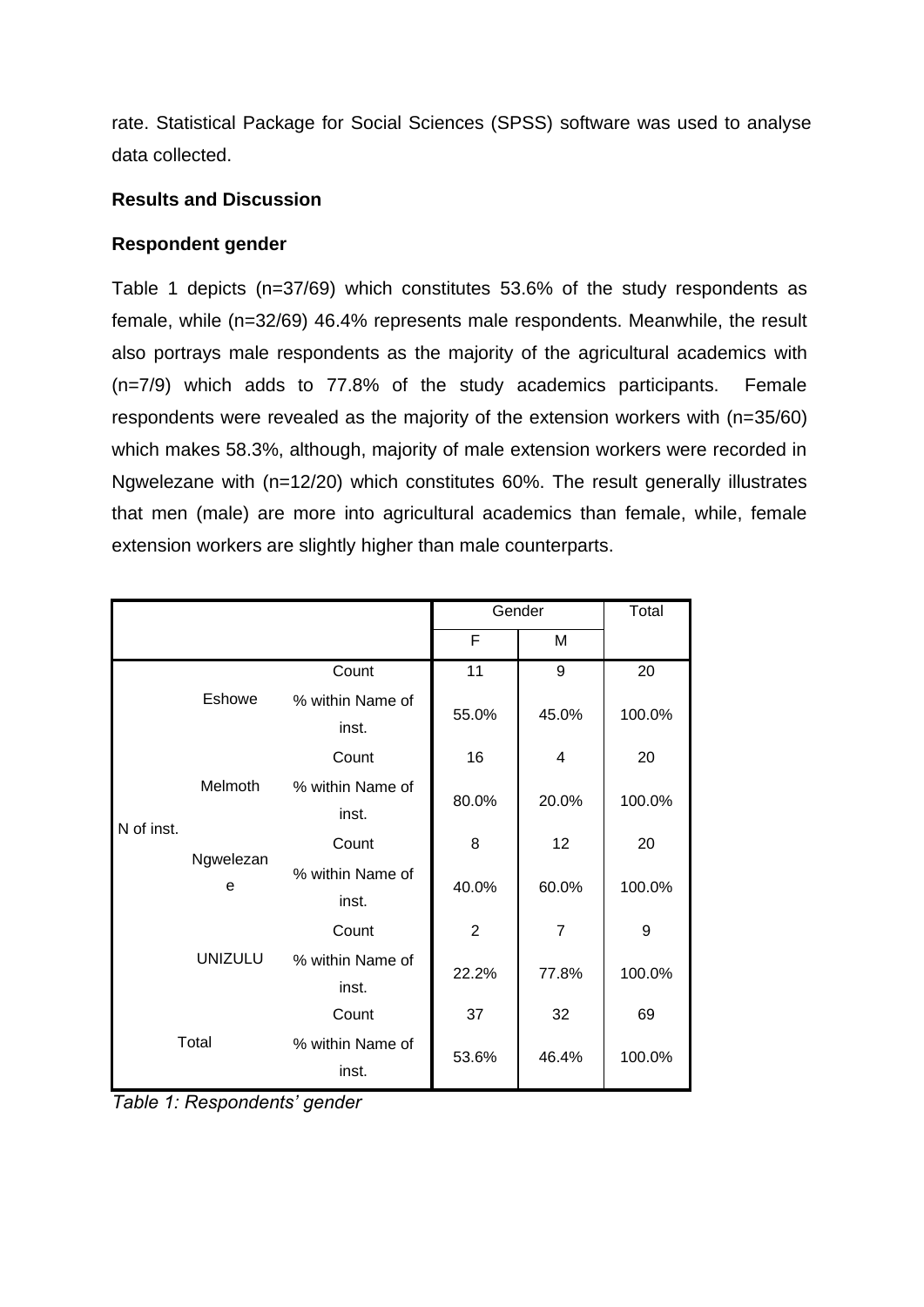# **Experience of the respondents**

Table 2 discloses (n=44/69) which makes 63.8% of the respondents having minimum of six (6) years' experience. In Eshowe, 50% (n=10/20) are having minimum of 6 years' experience, while, 45% (n=9/20) have maximum of five (5) years' experience. The remaining 5.0% (n=1/20) did not indicate year(s) of experience. In Melmoth, 85% (n=17/20) of the respondents have minimum of 6 years' experience, with the remaining 15% (n=3/20) having experience of five years and below. Majority of the extension workers at Ngwelezane (n=11/20) 55% have at least of 6 years' experience, with the remaining (n=9/20) 45% having maximum of five (5) years' experience. University of Zululand records similar result, with (n=5/9) 55.6% having minimum of 6 years' experience, while, (n=4/9), 44.4% have maximum experience of five (5) years. The table depicts Melmoth as having the most experienced extension workers with (n=17/20), 85% having above eleven (11) years of experience. Ngwelezane extension workers have the least years of experience, as (n=13/20), 65% which represents (0-5years=9 and 6-10years=4) form the majority of the extension workers. In overall, the respondents' demographic characteristics portrays that the respondents are highly qualified, although they have varied work experience. The result validates Adanlawo, Vezi-Magigaba and Owolabi (2021|) finding which necessitates education and experience as key instruments for any activity success.

|            |                |                           |                  |        |                         | Years of Experience. |           |             | Total  |
|------------|----------------|---------------------------|------------------|--------|-------------------------|----------------------|-----------|-------------|--------|
|            |                |                           |                  | 0-5yrs | $11 -$                  | $21 -$               | $31+$     | 6-10yrs     |        |
|            |                |                           |                  |        | 20yrs                   | 30yrs                |           |             |        |
|            |                | Count                     |                  | 9      | 6                       | $\mathbf 0$          | 4         | $\Omega$    | 20     |
|            | Eshowe         | % within Name of<br>inst. | 5.0%             | 45.0%  | 30.0%                   | 0.0%                 | 20.0%     | 0.0%        | 100.0% |
|            |                | Count                     | 0                | 3      | 8                       | 7                    | 2         | $\mathbf 0$ | 20     |
| N of inst. | Melmoth        | % within Name of<br>inst. | 0.0%             | 15.0%  | 40.0%                   | 35.0%                | 10.0%     | 0.0%        | 100.0% |
|            |                | Count                     | 0                | 9      | 5                       | 1                    | 1         | 4           | 20     |
|            | Ngwelezan<br>e | % within Name of<br>inst. | 0.0%             | 45.0%  | 25.0%                   | 5.0%                 | 5.0%      | 20.0%       | 100.0% |
|            | <b>UNIZULU</b> | Count                     | $\boldsymbol{0}$ | 4      | $\overline{\mathbf{4}}$ | 1                    | $\pmb{0}$ | $\mathbf 0$ | 9      |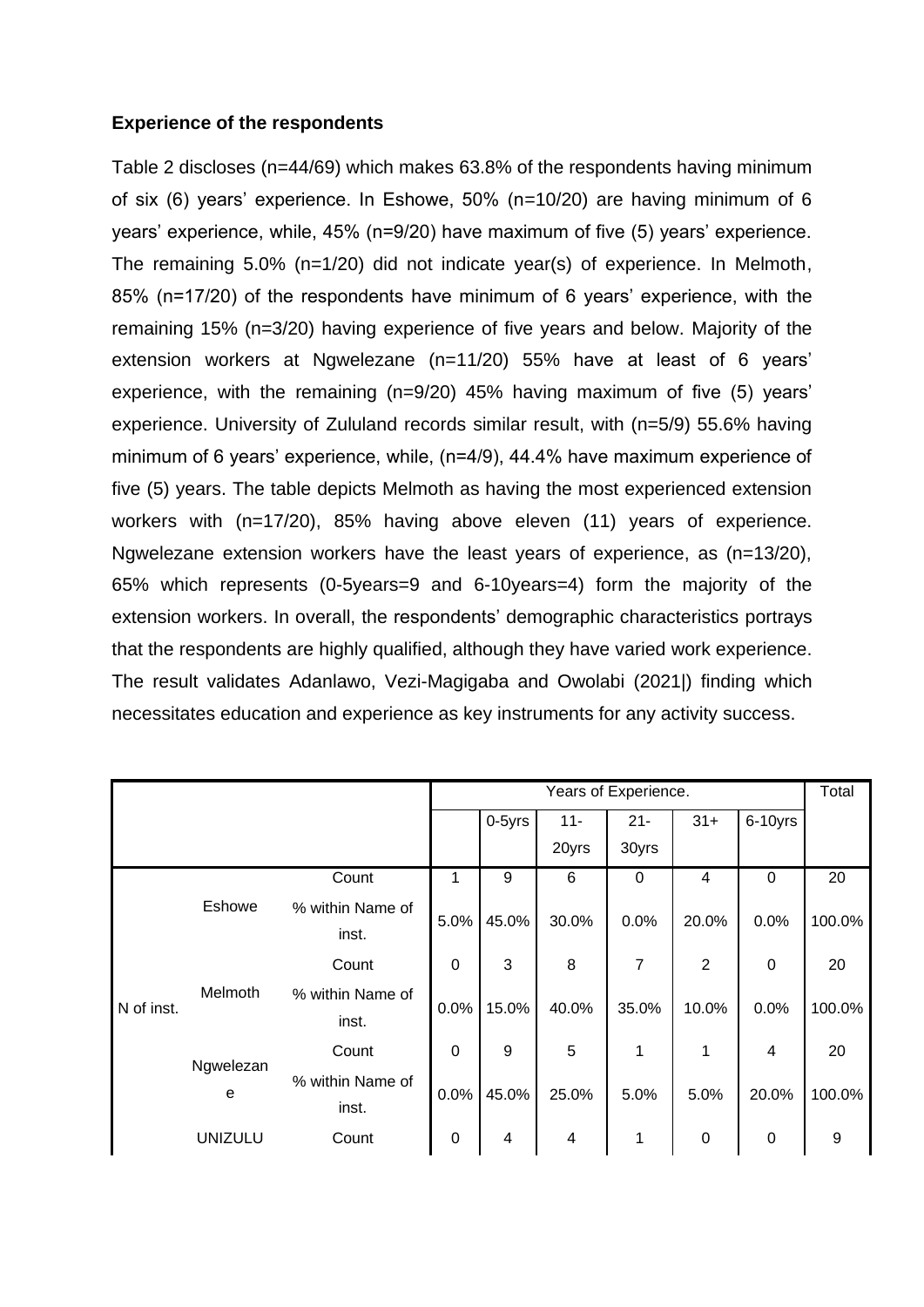|       | % within Name of<br>inst. | 0.0% | 44.4% | 44.4% | 11.1%    | 0.0%  | 0.0% | 100.0% |
|-------|---------------------------|------|-------|-------|----------|-------|------|--------|
|       | Count                     |      | 25    | 23    | 9        |       |      | 69     |
| Total | % within Name of<br>inst. | 1.4% | 36.2% | 33.3% | $13.0\%$ | 10.1% | 5.8% | 100.0% |

*Table 2: Respondents years of experience*

#### **Access to internet by agricultural academics and extension workers**

The study sought to investigate the access and utilization of internet and library by academics and extension workers by establishing the availability, accessibility and the utilisation of these information sources by the respondents. The aim of this question was to determine the accessibility of internet in the respondents' place of work. Table 3 shows that 75% (n=45/60) of extension workers have constant and direct access to internet with the availability of computer in their offices. The figure is represented as follows: Eshowe 70% (n=14/20); Melmoth 75% (n-15/20) and Ngwelezane 80% (n=16/20). The result for the academics defer, as 88.9% indicated that they have direct access to internet, while the remaining 11.1% (n=1/9) did not answer the question. 20% (n=4/20) of the respondent from both Eshowe and Melmoth indicated that they did not have computer in their offices, thereby, they do not have access to internet. Meanwhile, there were no respondents from both University of Zululand and Ngwelezane that indicate that that they do not have access. The table reveals that 20% (n=4/20) of respondents from Ngwelezane do not have access to internet all the time. No respondent from Eshowe and Melmoth and UNIZULU opted for this option, however, 10% (n=2/20) Eshowe, 5% (n=1/20) Melmoth and 11.1% (n=1/9) UNIZULU did not answer the question. The result clearly indicates that academics have constant and direct access to internet; this will definitely enhance their research capability. Extension workers access to internet is encouraging with 75% of the respondents indicating access to internet. The result contradicts Kiplang'at and Ocholla (2005); Ezeh (2013) studies results that indicate access to internet as still very low.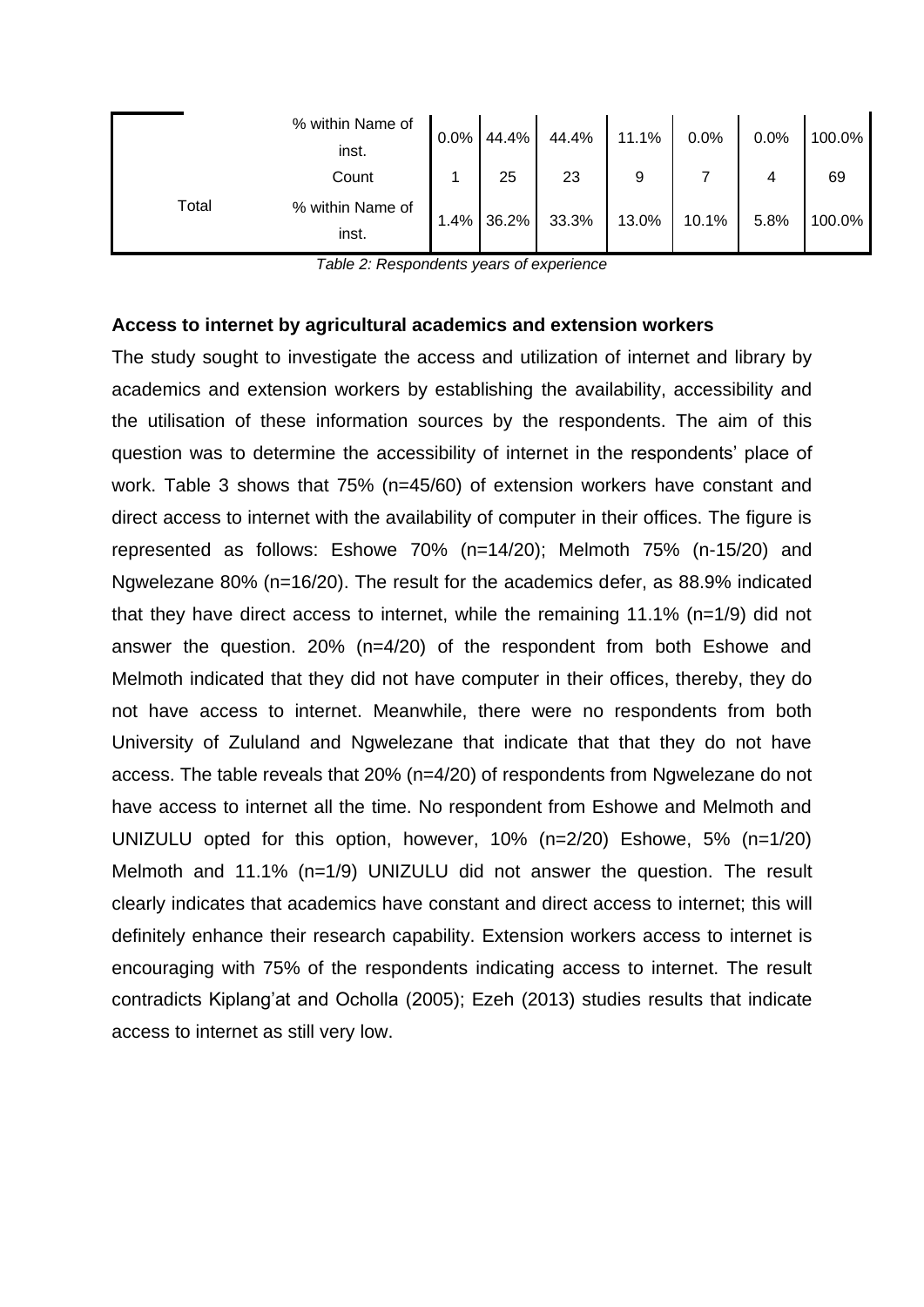|            |                |                           |       | Access to Internet |                         |       |        |  |
|------------|----------------|---------------------------|-------|--------------------|-------------------------|-------|--------|--|
|            |                |                           |       | No                 | Not all                 | Yes   |        |  |
|            |                |                           |       |                    | times                   |       |        |  |
|            |                | Count                     | 2     | $\overline{4}$     | $\mathbf 0$             | 14    | 20     |  |
|            | Eshowe         | % within Name of<br>inst. | 10.0% | 20.0%              | 0.0%                    | 70.0% | 100.0% |  |
|            | Melmoth        | Count                     | 1     | 4                  | $\mathbf 0$             | 15    | 20     |  |
|            |                | % within Name of<br>inst. | 5.0%  | 20.0%              | 0.0%                    | 75.0% | 100.0% |  |
| N of inst. | Ngwelezan<br>e | Count                     | 0     | $\mathbf 0$        | $\overline{\mathbf{4}}$ | 16    | 20     |  |
|            |                | % within Name of<br>inst. | 0.0%  | 0.0%               | 20.0%                   | 80.0% | 100.0% |  |
|            | <b>UNIZULU</b> | Count                     | 1     | $\mathbf 0$        | $\mathbf 0$             | 8     | 9      |  |
|            |                | % within Name of<br>inst. | 11.1% | 0.0%               | 0.0%                    | 88.9% | 100.0% |  |
|            |                | Count                     | 4     | 8                  | 4                       | 53    | 69     |  |
| Total      |                | % within Name of<br>inst. | 5.8%  | 11.6%              | 5.8%                    | 76.8% | 100.0% |  |

*Table 3: Respondents access to internet*

# **Library accessibility by agricultural academics and extension workers**

The respondents were asked to indicate their access to library and the use of library for agricultural information source. Table 4 portrays academics to having constant access to library with 88.9% (n=8/9), while, 11.1% (n=1/9) did not answer the question. The result indicates that academics have a ready access to library. The table reveals that majority of extension workers do not have access to library, in Eshowe, 40% (n=8/20) indicates access to library, 45% (n=9/20) in Melmoth, while 35% (n=7/20) in Ngwelezane. The result indicates that only 40% (n=24/60) have constant access to library. A large portion of the respondents (extension workers) 53.3% (n=32/60) do not have access to library, with 6.7% (n=4/60) of the extension workers indicate that they do not at all times have access to library. Meanwhile, one respondent (Ngwelezane) did not answer the question. The results clearly indicate that extension workers access to library is minimal. The result corroborates with Mugwisi (2014) finding which found that extension workers do not have access to libraries and thereby, consult departmental collections. Library access is posited by Sobalaje *et al* (2019) to be a potential support to agricultural research by enhancing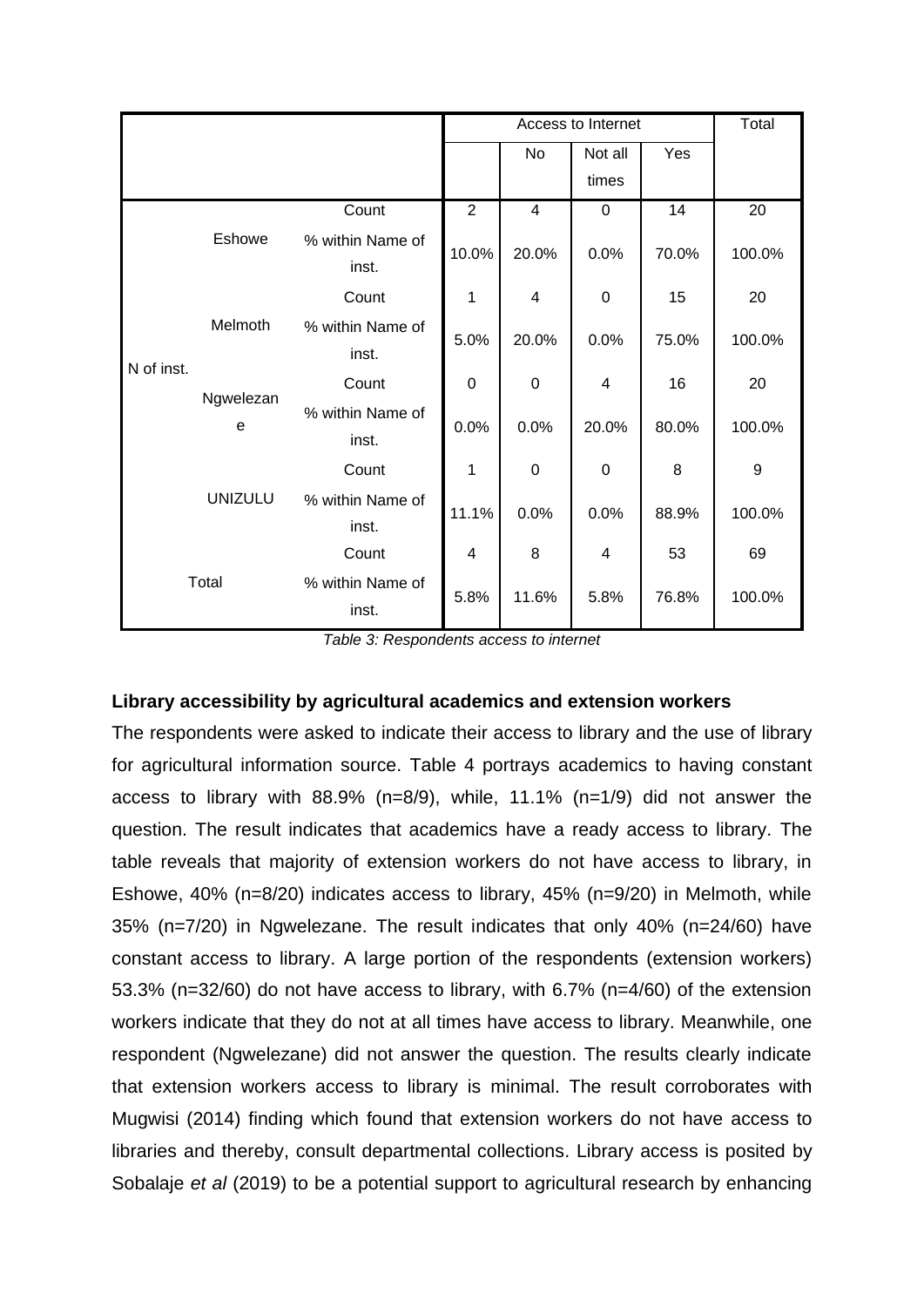access to information through the effective management of its resources and the provision of a wide range of information services and products to academics, extension workers and policy makers in the agricultural sector.

|            |                | Access to Library         |             |             |             |                | Total  |
|------------|----------------|---------------------------|-------------|-------------|-------------|----------------|--------|
|            |                |                           |             | No          | Not all     | Yes            |        |
|            |                |                           |             |             | times       |                |        |
|            |                | Count                     | $\mathbf 0$ | 11          | 1           | 8              | 20     |
|            | Eshowe         | % within Name of<br>inst. | 0.0%        | 55.0%       | 5.0%        | 40.0%          | 100.0% |
|            |                | Count                     | $\mathbf 0$ | 11          | $\mathbf 0$ | 9              | 20     |
|            | Melmoth        | % within Name of<br>inst. | 0.0%        | 55.5%       | 0.0%        | 45.0%          | 100.0% |
| N of inst. | Ngwelezane     | Count                     | $\mathbf 0$ | 10          | 3           | $\overline{7}$ | 20     |
|            |                | % within Name of<br>inst. | 0.0%        | 50.0%       | 15.0%       | 35.0%          | 100.0% |
|            |                | Count                     | 1           | $\mathbf 0$ | 0           | 8              | 9      |
|            | <b>UNIZULU</b> | % within Name of<br>inst. | 11.1%       | 0.0%        | 0.0%        | 88.9%          | 100.0% |
|            |                | Count                     | 1           | 32          | 4           | 32             | 69     |
|            | Total          | % within Name of<br>inst. | 1.4%        | 46.4%       | 5.8%        | 46.4%          | 100.0% |

*Table 4: Respondents access to library*

# **The level of use of internet for information source**

The relevance of this part is to determine the rate at which both academics and extension workers use internet to source for agricultural information. The motive behind the question was to know and ascertain the embracement of innovative means for information sourcing. Majority of the academics make use of internet frequently. A significant portion of 44.4% (n=4/9) use internet for more than four (4) hours in a day, while the remaining 55.6% (n=5/9) use internet daily for agricultural information purposes. When compare with extension workers, none of the extension workers make use of internet for four hours in a day. The table portrays 66.7% (n=40/60) of extension workers using the Internet daily to source for agricultural information. Daily use of internet by extension workers is represented as thus: Eshowe 60% (n=12/20), Melmoth 65% (n=13/20) and Ngwelezane 75% (n=15/20). A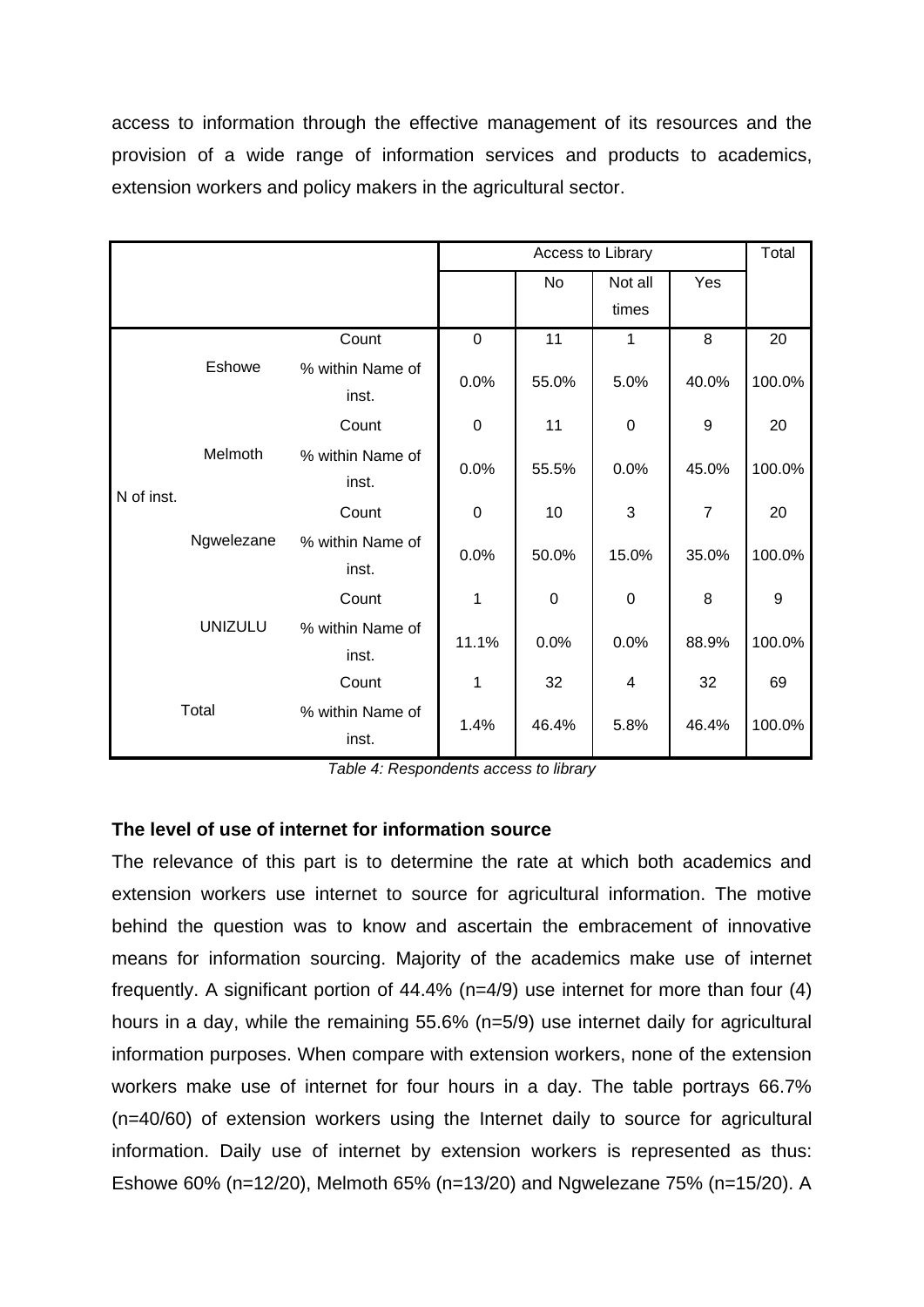significant number of the extension workers (n=15/60) 25% use internet per week with Eshowe (n=6/20), Melmoth (n=6/20) and Ngwelezane (n=3/20). Meanwhile, only 8.3% (n=5/60) of the extension workers use internet when the need arises. The findings indicate that extension workers are embracing the use of internet to source for agricultural information. The discoveries confirmed that both academics and extension workers generally had a positive attitude towards the use of internet, though, the study reveals that internet is more in use by academics than extension workers. The finding validates Afzal *et al. (*2016); finding which indicates that internet use is gaining popularity among agricultural extension workers.

|            |                |                           | Frequency of internet use | Total |             |                |        |
|------------|----------------|---------------------------|---------------------------|-------|-------------|----------------|--------|
|            |                |                           | More than                 | daily | weekly      | when           |        |
|            |                |                           | 4hours daily              |       |             | needed         |        |
|            |                | Count                     | $\mathbf 0$               | 12    | 6           | $\overline{2}$ | 20     |
|            | Eshowe         | % within Name of<br>inst. | 0.0%                      | 60.0% | 30.0%       | 10.0%          | 100.0% |
|            |                | Count                     | 0                         | 13    | 6           | 1              | 20     |
| N of inst. | Melmoth        | % within Name of<br>inst. | 0.0%                      | 65.0% | 30.0%       | 5.0%           | 100.0% |
|            | Ngwelezan<br>e | Count                     | $\mathbf 0$               | 15    | 3           | $\overline{2}$ | 20     |
|            |                | % within Name of<br>inst. | 0.0%                      | 75.0% | 15.0%       | 10.0%          | 100.0% |
|            |                | Count                     | 4                         | 5     | $\mathbf 0$ | $\mathbf 0$    | 9      |
|            | <b>UNIZULU</b> | % within Name of<br>inst. | 44.4%                     | 55.6% | 0.0%        | 0.0%           | 100.0% |
| Total      |                | Count                     | 4                         | 45    | 15          | 5              | 69     |
|            |                | % within Name of<br>inst. | 5.8%                      | 65.2% | 21.8%       | 7.2%           | 100.0% |

*Table 5: Respondents use of internet*

# **The rate of use of library by academics and extension workers**

The purpose of the question was to determine the level at which library is being used by both agricultural academics and extension worker; in other word to test the popularity of library as a source of agricultural information. Among the academics, the results indicate that only 22.2% (n=2/9) use library daily, with 11.1% (n=1/9) use at least once in a week. 33.3% (n=3/9) use the library once in a month, while, 22.2% (n=2/9) only use the library when the need arises. Meanwhile, one (1) respondent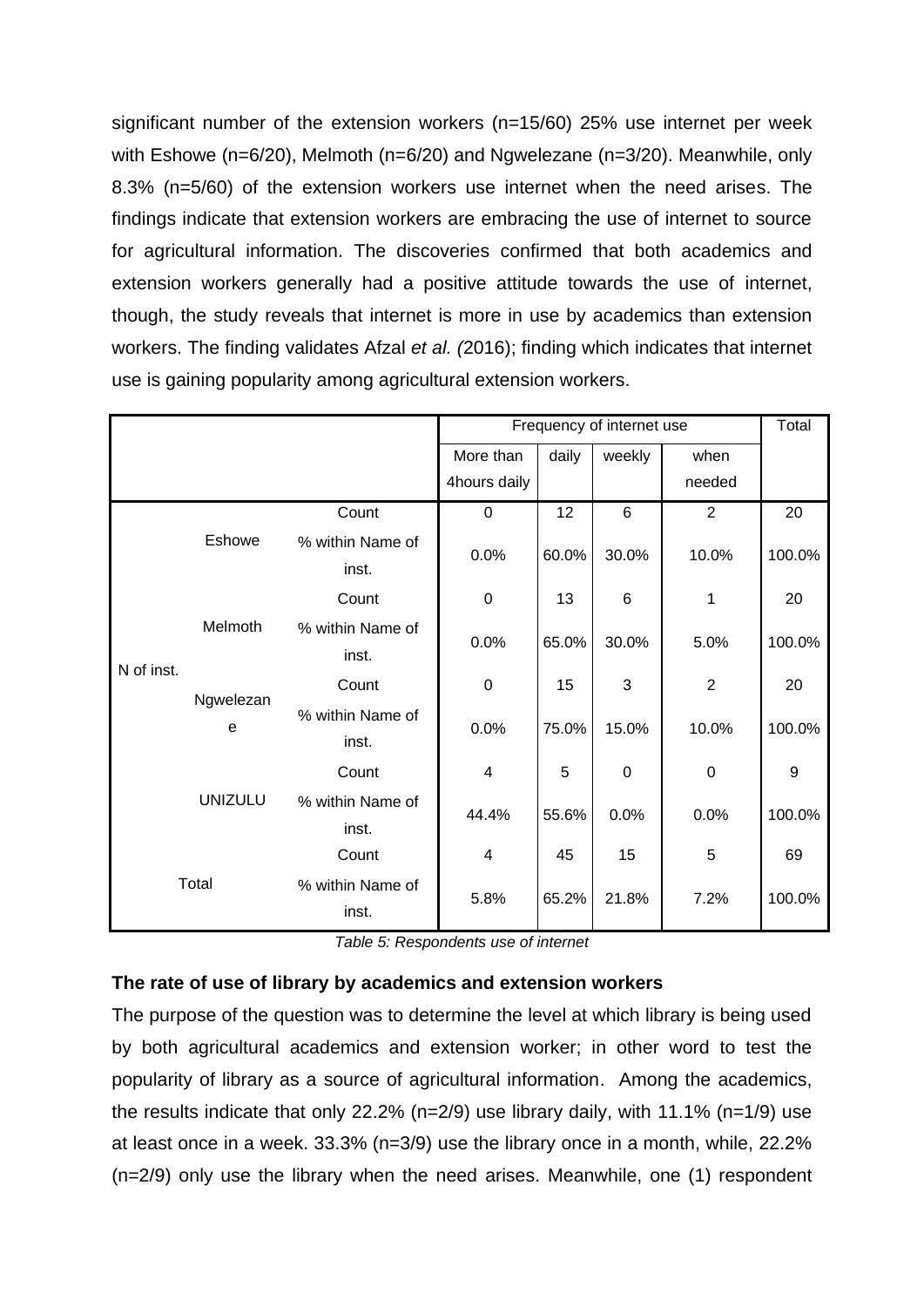among the academics did not respond to the question. Similar responses were gotten from extension workers, 18.3% (n=11/60) indicated that library is used at least once in a week, which represents Eshowe 15% (n=3/20), Melmoth 20% (n=4/20) and Ngwelezane 20% (n=4/20). Another 36.7% (n=22/60) specified that they make use of the library at least once in a month. The responses for the use of library only when needed were indicated by extension workers as follows: Eshowe 45% (n=9/20), Melmoth 55% (n=11/20) and Ngwelezane 35% (n=7/20). No respondent among the extension workers indicates daily use of library. The overall results depict that only 1.1% of both academics and extension workers use library daily, with another small portion of 17.4% (n=12/69) use the library at least once in a week. The results indicate that library use is not popular among agricultural academics and extension workers in the study area. The findings confirm Kiplang'at and Ocholla (2005); Mugwisi (2014) studies which conclude that the use of library is becoming very unpopular among extension workers and agricultural academics. Meanwhile, Sobalaje, and Ogunmodede (2015) encourage the use of library as source of information for economic improvement.

|            |                |                           |             | Frequency of library use |         |        |                |        |  |
|------------|----------------|---------------------------|-------------|--------------------------|---------|--------|----------------|--------|--|
|            |                |                           |             | daily                    | monthly | weekly | when           |        |  |
|            |                |                           |             |                          |         |        | needed         |        |  |
|            |                | Count                     | $\mathbf 0$ | $\mathbf 0$              | 8       | 3      | 9              | 20     |  |
|            | Eshowe         | % within Name of<br>inst. | 0.0%        | 0.0%                     | 40.0%   | 15.0%  | 45.0%          | 100.0% |  |
|            | Melmoth        | Count                     | 0           | 0                        | 5       | 4      | 11             | 20     |  |
|            |                | % within Name of<br>inst. | 0.0%        | 0.0%                     | 25.0%   | 20.0%  | 55.0%          | 100.0% |  |
| N of inst. | Ngwelezan<br>e | Count                     | 0           | $\mathbf 0$              | 9       | 4      | 7              | 20     |  |
|            |                | % within Name of<br>inst. | 0.0%        | 0.0%                     | 45.0%   | 20.0%  | 35.0%          | 100.0% |  |
|            |                | Count                     | 1           | $\overline{2}$           | 3       | 1      | $\overline{2}$ | 9      |  |
|            | <b>UNIZULU</b> | % within Name of<br>inst. | 11.1%       | 22.2%                    | 33.3%   | 11.1%  | 22.2%          | 100.0% |  |
|            |                | Count                     | 1           | $\overline{2}$           | 25      | 12     | 29             | 69     |  |
| Total      |                | % within Name of<br>inst. | 1.5%        | 2.9%                     | 36.2%   | 17.4%  | 42.0%          | 100.0% |  |

*Table 6: frequency of library use*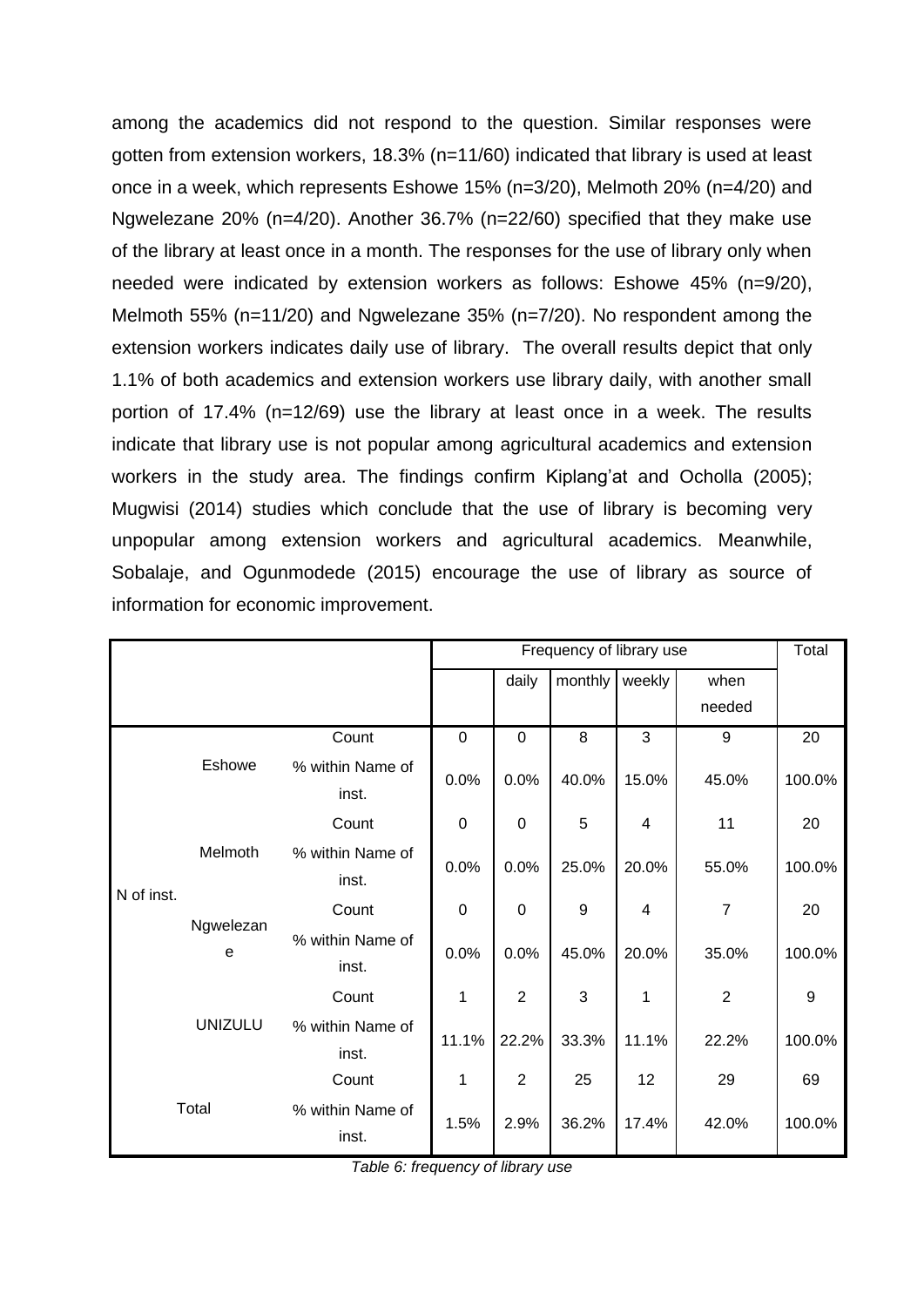#### **Conclusion and Recommendations**

Agricultural extension information is essential to improving farmers' knowledge skills for sustainable agricultural practices. The study through the review of literature and theoretical framework have been able to establish the importance of agricultural information to the development and sustainability of agricultural practices. Findings found that there are more female as extension workers than male. This is an indication that females are more interested in extending information to farmers on agricultural practices than male. The study indicates male dominance of agricultural academics. This pose a challenge for women to be more educated to function more in the area of agricultural academics. The academics have more access to internet than the extension workers, this reflects on the use of internet by the duo. Internet use is more favoured by academics than extension workers. Though, extensions workers record low use of internet as the access to internet is lower comparing to the academics. It could be said that access to internet affects the use of internet by extension workers, although agricultural extension workers record an encouraging response in the use of internet daily with 66.7%. There is the need to encourage more usage of internet as information source, especially among the old extension workers.

Academics had high access to library but low use of library. High access and use of internet by the academics might be the reason for decline in the use of library by academics for agricultural information source. On the contrary, majority (53.3%) of agricultural extension workers do not have access to library, thereby, low use of library for agricultural information source. The study concludes that academics have access to library but do not regularly make use of it, while, extension workers access to library is limited and it invariably tells on the use for information source. In conclusion, internet facilities are not adequate in agricultural department offices located in the rural areas. This is likely to hinder access to current and innovative information to be disseminated for the development of the agricultural system.

In order to have access to and circulate timely information to farmers, transportation would be required by agricultural academics and extension workers in order to be able to reach a larger portion of the farmers. Though, there is an increase in the use of internet by extension workers, more effort should be made to train, especially the old extension workers on the use of internet for agricultural information source. Use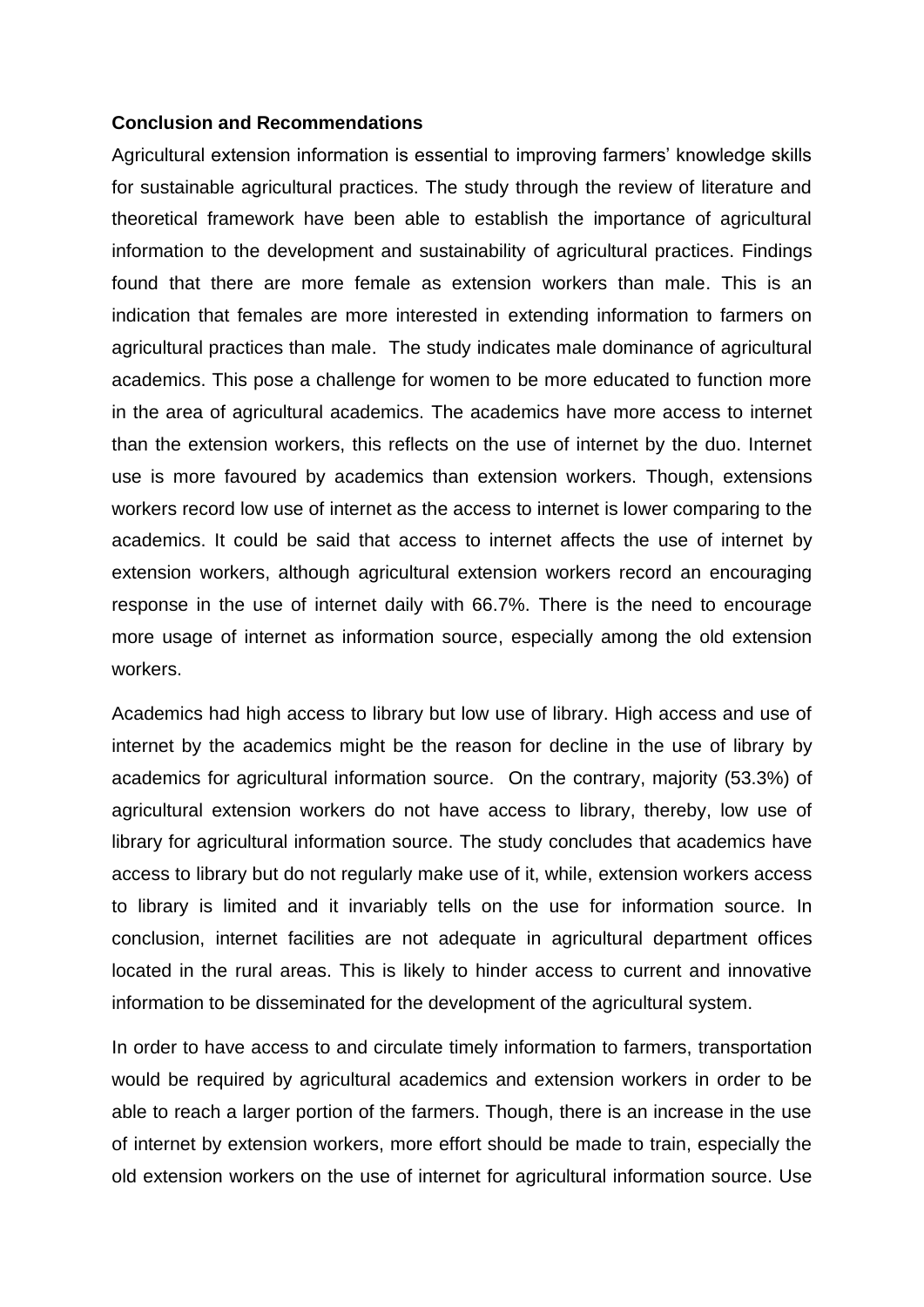of library should be encouraged among academics and extension workers, as library offers e-resources services these days. Future research study could focus on the impact of agricultural information on the development of agricultural activities.

#### **References**

- Adanlawo E. F., Vezi-Magigaba, M. & Owolabi, O. C (2021). Small and Medium Scale Enterprises in Nigeria: The Effect on Economy and People's Welfare. *African Journal of Gender, Society and Development*, 11(2), 163-181
- Adanlawo, E. F. & Rugbeer, H. (2019). The Role of Communication in the Viability of Shopping Centre/mall Business. *Library Philosophy and Practice (e-journal)*. 2786. [https://digitalcommons.unl.edu/libphilprac/2786.](https://digitalcommons.unl.edu/libphilprac/2786)
- Afzal, A., Al-Subaiee, F. S. & Mirza, A. A. (2016). The Attitudes of Agricultural Extension Workers towards the Use of E-Extension for Ensuring Sustainability in the Kingdom of Saudi Arabia. *Sustainability*, 8, 980. DOI:10.3390/su8100980
- Aldosari, F., Shunaifi, S., Ullah, A., Muddassi, M. & Noor, M. (2019). Farmers' perceptions regarding the use of Information and Communication Technology (ICT) in Khyber Pakhtunkhwa, Northern Pakistan. *Journal of the Saudi Society of Agricultural Science*, 18(2), 211-217.
- Block, S. (2014). The decline and rise of agricultural productivity in Sub-Sahara Africa since 1961. *African successes*, IV (sustainable growth), 13-67.
- David, O. & Grobler, W. (2019). Agricultural Production In South Africa: Information and Communication Technology (ICT) Spillover. *International Journal of Ebusiness and Egovernment Studies,* 11(2), 166-190. Doi: 10.34111/ijebeg.20191126.
- Enwelu, I. A., Enwereuzor, S. O., Asadu, A. N. & Nwalieji, H. U. (2017). Access and Use of Information and Communication Technologies by Extension Workers in Anambra State Agricultural Development Programme, Nigeria. *Journal of Agricultural Extension*, 21(2), 152-162. doi.org/10.4314/jae.v21i2.13
- Ezeala, L. O. & Yusuf, E. O. (2011). User Satisfaction with Library Resources and Services in Nigerian Agricultural Research Institutes. *Library Philosophy and Practice*, 1-11. Available at: http://unllib.unl.edu/LPP/
- Ezeh, A. N. (2013). Extension agent's access and utilization of information and communication technology (ICT) in extension service delivery in South East Nigeria. *Journal of Agricultural Extension and Rural Development,* 3(11), 288-278. DOI: 10.5897/JAERD2013.0511
- Fangohoi, L., Sukesi, S. K. & Cahyono, E. D. (2018). Establish The Perception of Agricultural Extension Workers through Cyber Extension as The Media Information. *Journal of Socioeconomics and Development,* Vol 1(1), 32-37. DOI: 10.31328/jsed.v1i1.530
- Fischer, K. & Hajdu, F. (2019). Does raising maize yields lead to poverty reduction? A case study of the Massive Food Production Programme in South Africa. *Land use policy*, 46, 304-313.
- Grobler, W. (2014). Food insecure households coping strategies: The case of a low income neighbouhood in South Africa. *Mediterranean Journal of Social Sciences*, 5(13), 100- 106.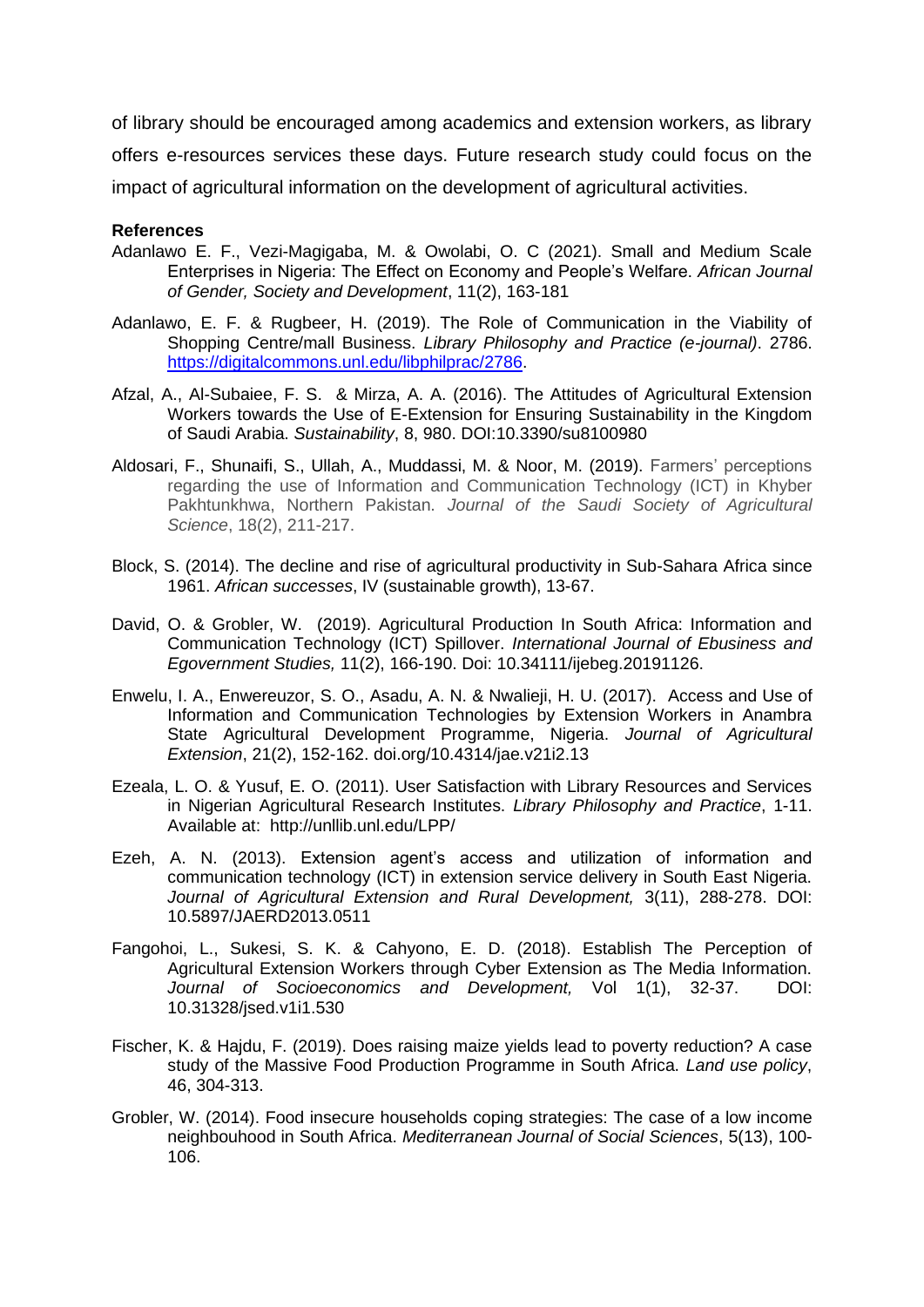- Kassem, H. S. Aldosari, F. O. Baig, M. B., Muneer, S. & Elmajem, A. N. (2018). Researchers' and Extension Workers' Perspectives on Agricultural Research-Extension Linkages in the Kingdom of Saudi Arabia. *The Journal of Animal & Plant Sciences,* 28(5), 1516-1522.
- Kiplang'at, J. & Ocholla, D.N (2005). Diffusion of Information and Communication Technologies in communication of agricultural information among agricultural researchers and extension workers in Kenya. *South African Journal of Libraries & Information Science*, 71(3), 234-246.
- Masuku, M., Selepe, M, & Ngcobo, N. (2017). Small Scale Agriculture in Enhancing Household Food Security in Rural Areas. Journal of human ecology, 58(3).
- Msuya, C. P., Festus, B., Annor-Frempong, K., Magheni, M., Agunga, R., Igodan, C., Ladele, A., Huhela, K.,Tselaesele, , M.,Msatilomo, H., Chowa, C., Zwane, E., Miiro, R., Bukeyn, C., Kima, A., Meliko, M. & Ndiaye, K. (2017). The Role of Agricultural Extension in Africa's Development, The Importance of Extension Workers and the Need for Change. Int. *Journal of. Agricultural. Extension*, 05(01), 59-70.
- Mugwisi, T. (2014). The use of libraries and information centres by agricultural researchers and extension workers in Zimbabwe. Available online: http://sajlis.journals.ac.za doi: 10.7553/80-1-1390.
- Mugwisi, T., Mostert, J. & Ocholla, D. N. (2015) Access to and Utilization of Information and Communication Technologies by Agricultural Researchers and Extension Workers in Zimbabwe. *Information Technology for Development,* 21(1), 67-84, DOI: 10.1080/02681102.2013.874317
- Nwobodo, C. E. and T. S. Nwabugwu (2016). Challenges to Adoption of ICT Tools by Agricultural Extension Workers in Anambra State, Nigeria. *Asian Journal of Agricultural Extension, Economics & Sociology, 10(4), 1-6.* DOI: 10.9734/AJAEES/2016/24550
- Nxumalo, K. S. & Oladele, O. I. (2013). Factors Affecting Farmers' Participation in Agricultural Programme in Zululand District, Kwazulu Natal Province, South Africa. *Journal of Social Sciences*, 34(1). [doi.org/10.1080/09718923.2013.11893120](https://doi.org/10.1080/09718923.2013.11893120)
- Onwubuya E.A., Nenna M. G. and Ugbaja M. O. (2015). Educational and Communication Strategies Used by Extension Workers in Onistsha Agricultural Zone of Anambra State, Nigeria. *African Journal of Agricultural Research*, 10(12), 1421-1426.
- Rad, G. P., Hashemi, Z. H. & Chizari, M. (2014). Use of Computer and Internet in Agricultural Extension as Perceived by Extension Workers. *International Journal of Agricultural Management and Development,* 4(4): 277-285. *Available online on: www.ijamad.com*
- Sa'adu, M., Audu, I. A., Paul, A. H. & Tafida, A. A. (2018). Extension Workers' Use of the Internet for Sourcing Information on Climate Change: in Taraba State, Nigeria. *Current Journal of Applied Science and Technology, 30(6), 1-5.*
- Samansiri, B.A. & Wanigasundera, W.A. (2014). Use of Information and Communication Technology (ICT) by Extension Officers of the Tea Small Holdings Development Authority of Sri Lanka. *Tropical Agricultural Research,* 25(4), 460 –475.
- Sobalaje, A. J. and Ogunmodede, T. A. (2015) Role of academic library in the National and Economic Development of Nigeria. *Greener Journal of Social Sciences*, 5(2), 036- 041.